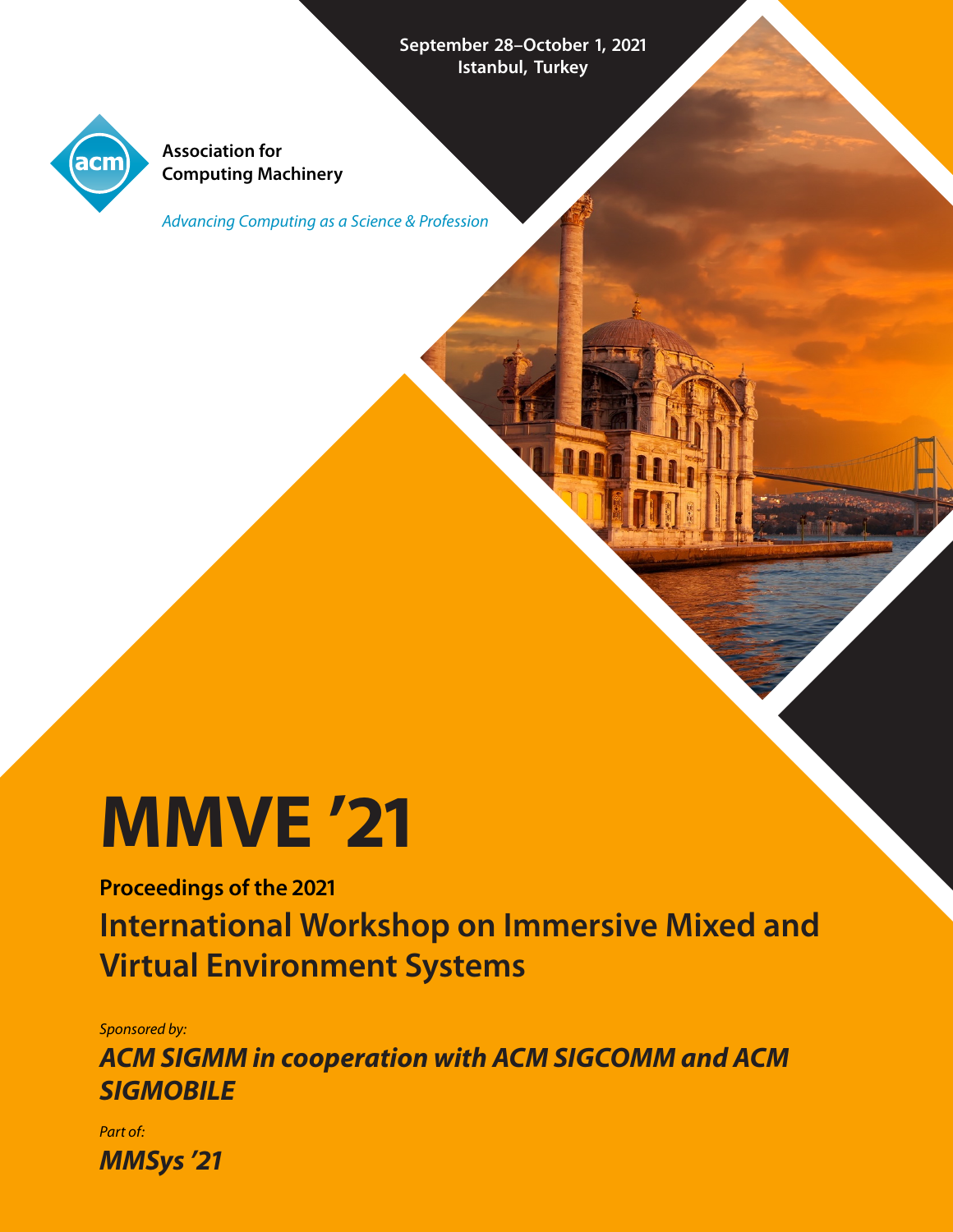

**Association for Computing Machinery**

#### Advancing Computing as a Science & Profession

#### **The Association for Computing Machinery Penn Plaza, Suite New York, New York 10121-0701**

Copyright © 2021 by the Association for Computing Machinery, Inc. (ACM). Permission to make digital or hard copies of portions of this work for personal or classroom use is granted without fee provided that copies are not made or distributed for profit or commercial advantage and that copies bear this notice and the full citation on the first page. Copyright for components of this work owned by others than ACM must be honored. Abstracting with credit is permitted. To copy otherwise, to republish, to post on servers or to redistribute to lists, requires prior specific permission and/or a fee. Request permission to republish from permissions@acm.org or Fax  $+1$  212 869-0481.

For other copying of articles that carry a code at the bottom of the first or last page, copying is permitted provided that the per-copy fee indicated in the code is paid through www.copyright.com.

#### **Notice to Past Authors of ACM-Published Articles**

ACM intends to create a complete electronic archive of all articles and/or other material previously published by ACM. If you have written a work that has been previously published by ACM in any journal or conference proceedings prior to 1978, or any SIG Newsletter at any time, and you do NOT want this work to appear in the ACM Digital Library, please inform permissions@acm.org, stating the title of the work, the author(s), and where and when published.

#### **ISBN: 978-1-4503-8436-0**

Additional copies may be ordered prepaid from: **ACM Order Department PO Box New York, NY 10087-0777, USA** 

Phone: +1800 342-6626 (USA and Canada)  $+1$  212 626-0500 (Global)  $Fax: +1212944-1318$ Email: acmhelp@acm.org Hours of Operation: 8:30 am-4:30 pm ET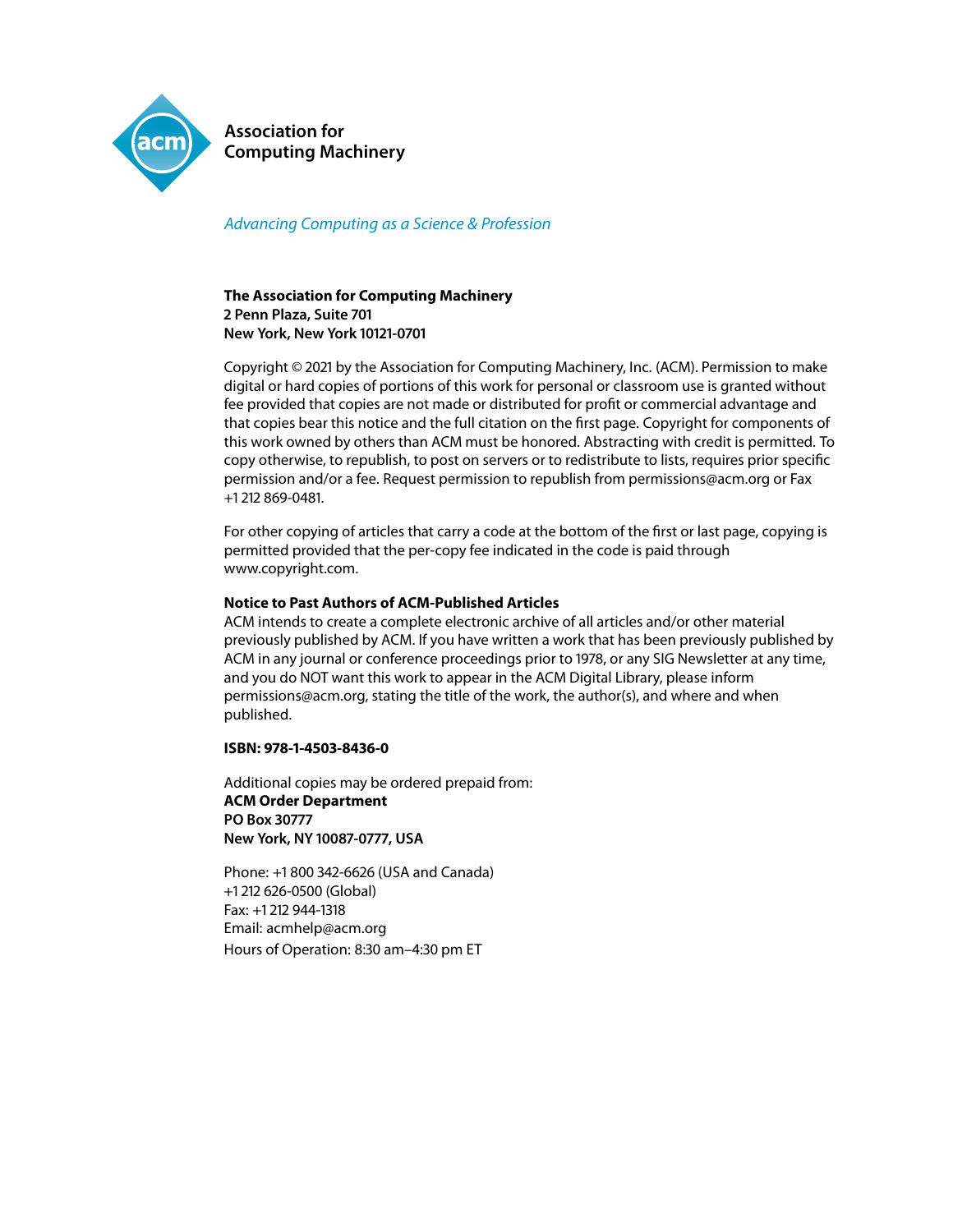### **Contents**

| Influence of Narrative Elements on User Behaviour in Photorealistic Social VR 1<br>Silvia Rossi (UCL); Irene Viola, Jack Jansen, Shishir Subramanyam (Centrum Wiskunde & Informatica);<br>Laura Toni (UCL); Pablo Cesar (Centrum Wiskunde & Informatica) |
|----------------------------------------------------------------------------------------------------------------------------------------------------------------------------------------------------------------------------------------------------------|
| SmoothMV: Seamless Content Adaptation through Head Tracking Analysis and View Prediction 8<br>Tiago Soares da Costa (INESC TEC); Maria Teresa Andrade (University of Porto and INESC TEC);<br>Paula Viana (Polytechnic of Porto and INESC TEC)           |
| Joseph O'Hagan, Mohamed Khamis, Julie R. Williamson (University of Glasgow)                                                                                                                                                                              |
| Redouane Kachach (Nokia Bell Labs); Marta Orduna (Universidad Politecnica de Madrid);<br>Jesus Rodriguez (Nokia); Pablo Perez, Alvaro Villegas (Nokia Bell Labs); Julian Cabrera, Narciso Garcia<br>(Universidad Politecnica de Madrid)                  |
| Ningyuan Sun, Jean Botev (University of Luxembourg)                                                                                                                                                                                                      |
| Kim Nevelsteen, Martin Wehlou (MiTM AB)                                                                                                                                                                                                                  |
|                                                                                                                                                                                                                                                          |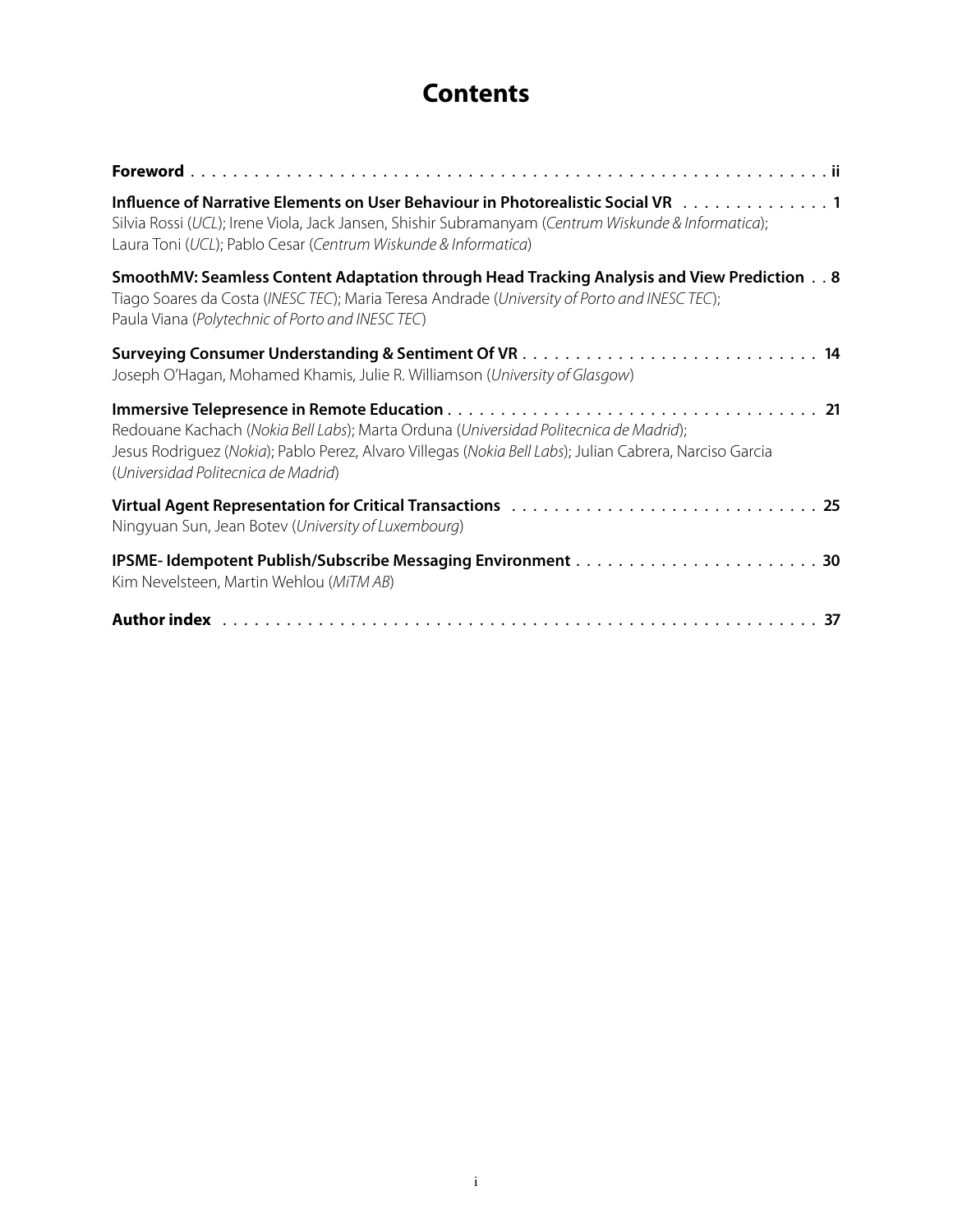## **Foreword**

We are pleased to welcome you to the 13th ACM International Workshop on Immersive Mixed and Virtual Environment systems (MMVE'21) held in conjunction with the ACM Multimedia Systems Conference (MMSys) 2021.

MMVE'21 received 7 high-quality submissions, covering a variety of multimedia topics, including virtual reality, distributed systems and quality of experience (QoE). Thanks to the hard and valuable work by the 20 program committee (PC) members, each submission received three or four reviews. As a result, five long and one short paper have been accepted, yielding an outstanding and very inspiring program. This year, the structure of the program will foster discussion and boost interaction between workshop attendees, by also encouraging authors to offer interactive showcases of their work.

We would like to take this opportunity to thank all the people who have contributed to the success of MMVE'21, including the authors, PC members, steering committee members and MMSys'21 organizers.

We hope that the workshop attendees will enjoy and learn from it.

Irene Viola, CWI (the Netherlands) Lucia D'Acunto, TNO (the Netherlands) Program Chairs, MMVE'21

Mario Montagud, University of Valencia & i2CAT (Spain) General Chair, MMVE'21